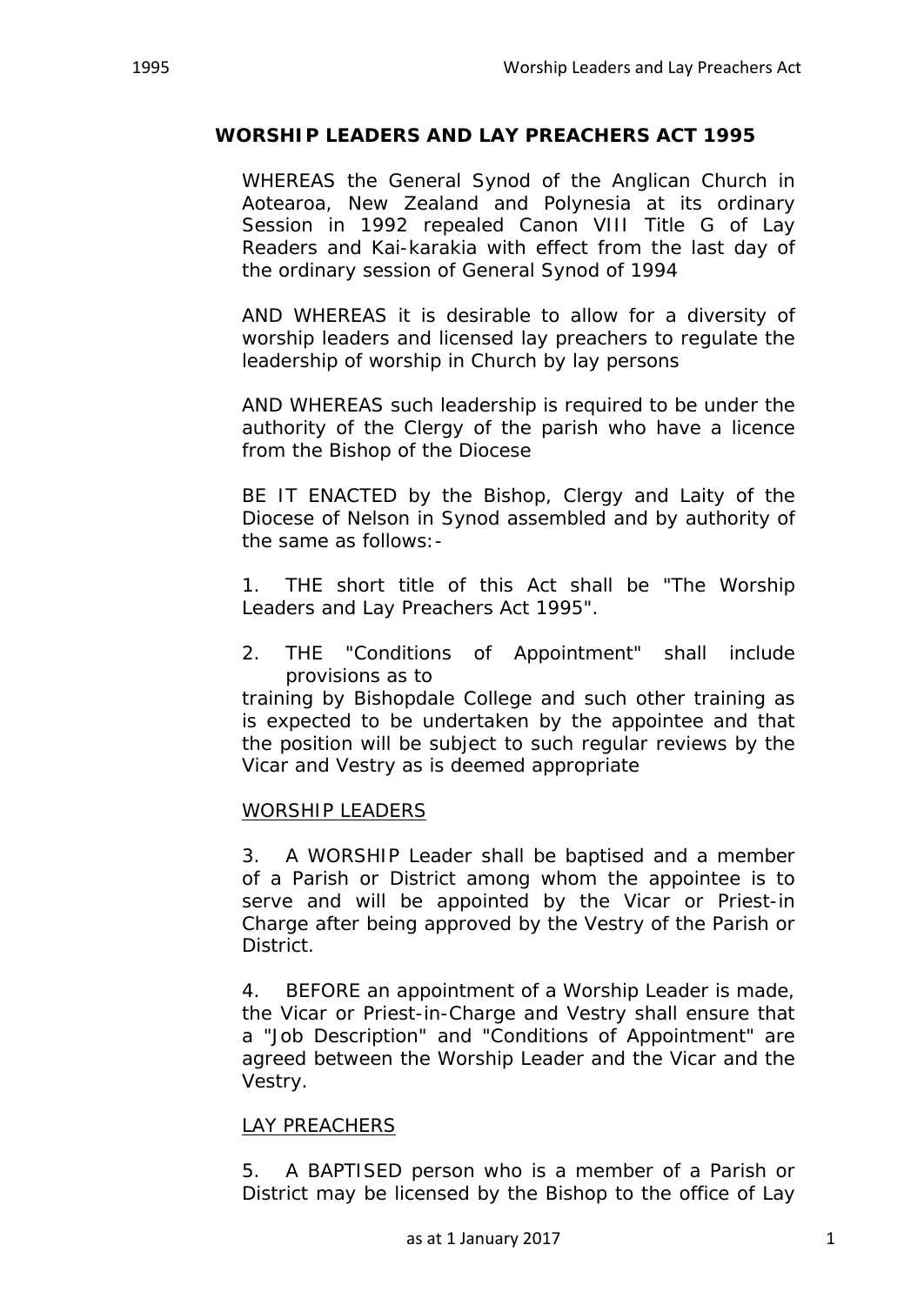Worship Leaders and Lay Preachers Act 1995

Preacher to serve in the Parish, District or other Ministry of the Church.

6. ALL nominations for appointment to the office of Lay Preacher shall be in such form as shall be authorised by the Bishop of the Diocese. Nominations shall require the approval of the Vicar, Priest in Charge and Vestry of the District in which the nominee is to serve or such person having authority in a Diocesan Ministry.

7. BEFORE admitting a candidate to the office of Lay Preacher the Bishop shall be satisfied that the candidate has undertaken a course of training approved by the Committee for Ministry or is deemed to be otherwise adequately qualified.

8. EACH Lay Preacher shall be licensed by the Bishop of the Diocese.

9. THE licence of the Lay Preacher shall be in the form as set out in Schedule 1 of this Act and shall include the specific duties for which the licence has been issued. The licence shall be renewable by the Bishop every three years upon the recommendation of the Vicar or Priest-in- Charge 1996 of the District and with the approval of the Vestry.

> 10. A LAY Preacher may perform any of the duties of the office in any other Parish, District or other Ministry unit of the Church if called upon to do so by the Vicar, Priest in Charge or such other person holding authority in such other Parish, District or Ministry unit.

> 11. LAY Preachers shall carry out their duties as the Bishop shall from time to time direct and may wear such robes as are approved by the Bishop. Lay Preachers may wear the pectoral cross authorised by the Bishops of the Dioceses in New Zealand.

> 12. A CHAPLAIN of Lay Preachers may be appointed by the Committee for Ministry to assist in the ongoing pastoral care of the Lay Preachers in the exercise of their ministry.

> 13 A REGISTER of Lay Preachers shall be kept by such a person or officer as appointed by the Committee for Ministry.

> 14 THE DUTIES that a Lay Preacher may undertake may from time to time be specified by the Bishop in consultation with the Committee for Ministry.